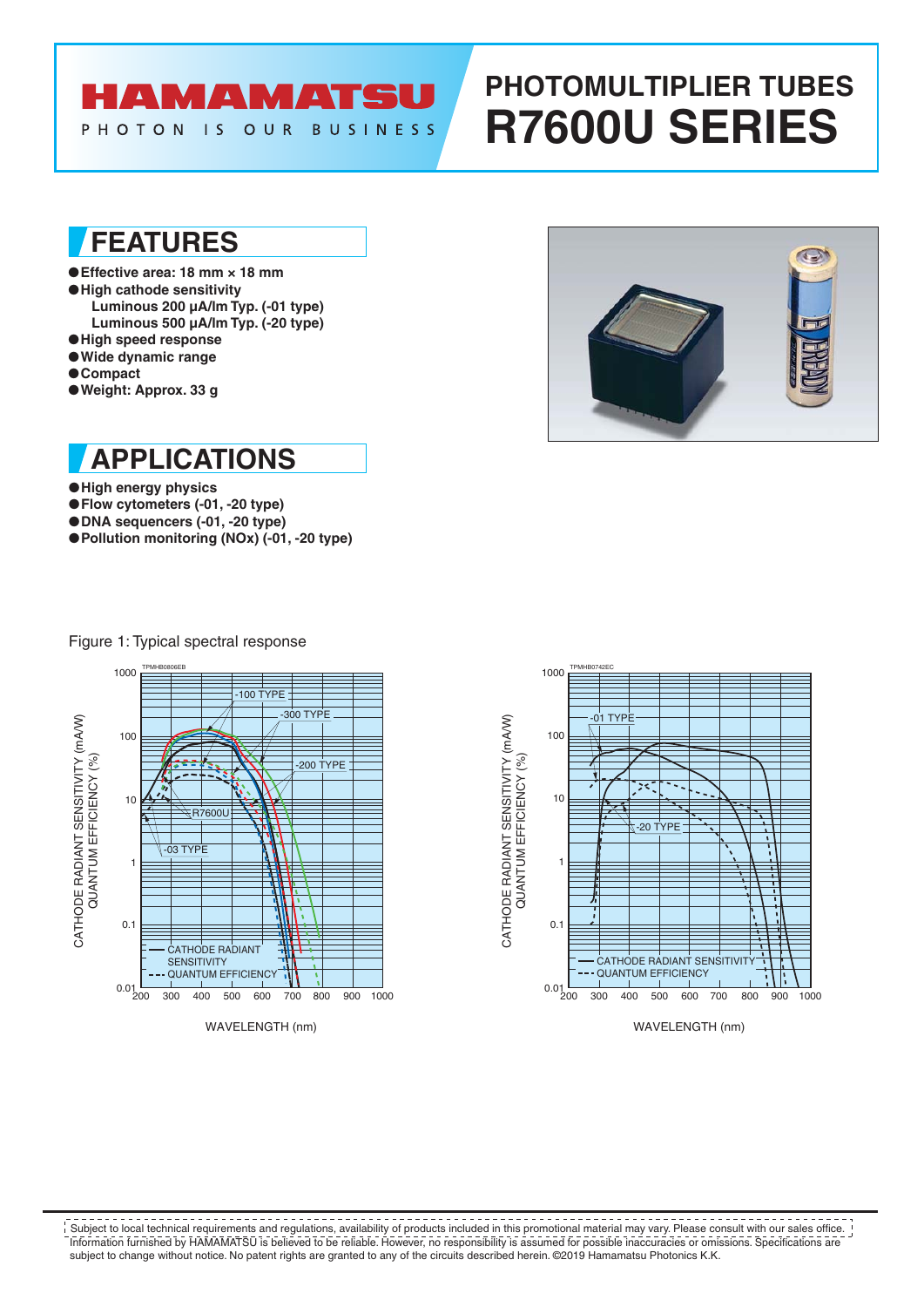## **PHOTOMULTIPLIER TUBES R7600U SERIES**

|               |            | <b>Spectral response</b> | $\circledA$                            | $\circledR$ |               |                                            | © Maximum ratings                     | <b>Cathode characteristics</b>        |                 |                                            |      |                               |                |  |  |
|---------------|------------|--------------------------|----------------------------------------|-------------|---------------|--------------------------------------------|---------------------------------------|---------------------------------------|-----------------|--------------------------------------------|------|-------------------------------|----------------|--|--|
| Type No.      | Range      | <b>Peak</b>              | <b>Photo-</b><br>Window                |             | <b>Dynode</b> | <b>Supply</b><br>voltage<br><b>between</b> | <b>Average</b><br>anode               |                                       | <b>Luminous</b> | <b>Blue sensitivity</b><br>index (CS 5-58) |      | Red/<br><b>White</b><br>ratio | Radiantl       |  |  |
|               | (nm)       | wavelength<br>(nm)       | cathode material structure<br>material |             | stages        | anode<br>and<br>cathode<br>(V)             | output<br>current<br>in total<br>(mA) | Min.<br>$(\mu A / Im)$ $(\mu A / Im)$ | Typ.            | Min.                                       | Typ. |                               | Typ.<br>(mA/W) |  |  |
| <b>R7600U</b> | 300 to 650 | 420                      | BA                                     | K           | MC/10         | 900                                        | 0.1                                   | 60                                    | 80              | 7.5                                        | 9.5  |                               | 80             |  |  |
| R7600U-01     | 300 to 850 | 400                      | МA                                     | K           | MC/10         | 900                                        | 0.1                                   | 150                                   | 200             |                                            |      | 0.2                           | 65             |  |  |
| R7600U-03     | 185 to 650 | 420                      | BA                                     | U           | MC/10         | 900                                        | 0.1                                   | 60                                    | 80              | 7.5                                        | 9.5  |                               | 80             |  |  |
| R7600U-20     | 300 to 920 | 530                      | <b>ERMA</b>                            | K           | MC/10         | 900                                        | 0.1                                   | 350                                   | 500             |                                            |      | 0.4                           | 78             |  |  |
| R7600U-100    | 300 to 650 | 400                      | <b>SBA</b>                             | K           | MC/10         | 900                                        | 0.1                                   | 90                                    | 105             | 12.5                                       | 13.5 |                               | 110            |  |  |
| R7600U-200    | 300 to 650 | 400                      | UBA                                    | K           | MC/10         | 900                                        | 0.1                                   | 110                                   | 135             | 14.0                                       | 15.5 | __                            | 130            |  |  |
| R7600U-300    | 300 to 700 | 420                      | <b>EGBA</b>                            | K           | MC/10         | 900                                        | 0.1                                   | 120                                   | 160             | 12.0                                       | 14.0 |                               | 125            |  |  |

A BA: Bialkali, MA: Multialkali, SBA: Super bialkali, UBA: Ultra bialkali, EGBA: Extended green bialkali, ERMA: Extended red multialkali **NOTE:** B K: Borosilicate glass, U: UV glass

C MC: Metal channel



SUPPLY VOLTAGE (V)

#### Figure 3: Time response (Example)





#### Figure 4: Single photon counting (Example)

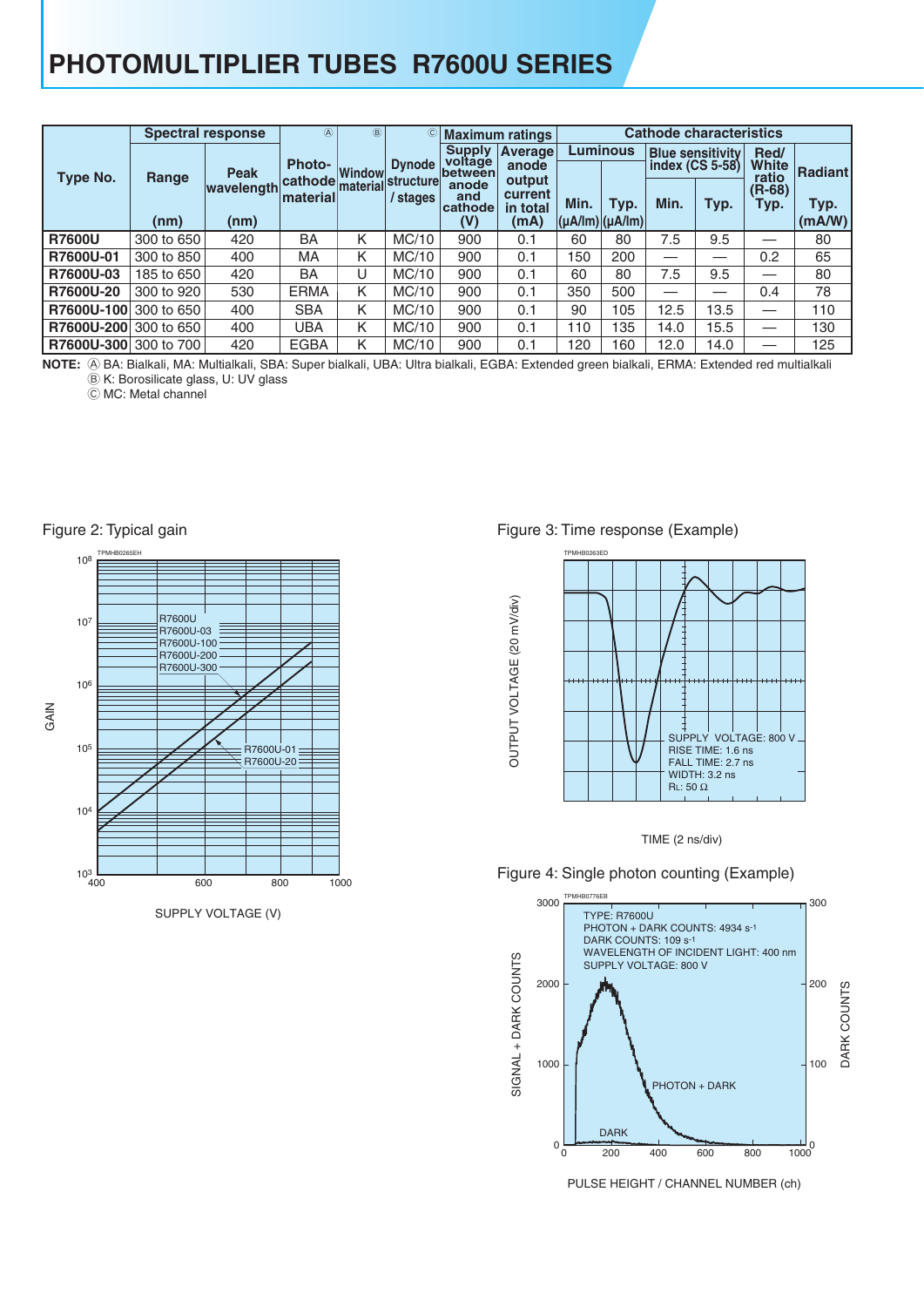

| <b>Anode to</b> |                 |                   |                     |                     | <b>Anode characteristics</b>         |                     | <b>Pulse linearity</b> |               |                 |                 |                  |                               |               |
|-----------------|-----------------|-------------------|---------------------|---------------------|--------------------------------------|---------------------|------------------------|---------------|-----------------|-----------------|------------------|-------------------------------|---------------|
| cathode         | <b>Luminous</b> |                   |                     | <b>Dark current</b> |                                      | Time response       |                        |               |                 |                 | <b>Operating</b> |                               |               |
| supply          |                 |                   | Gain                | (after 30 min)      |                                      | <b>Rise</b><br>time | Transit<br>time        | <b>T.T.S.</b> | 2%<br>deviation | 5%<br>deviation | ambient          | <b>Storage</b><br>temperature | Type No.      |
| voltage         | Min.            | Typ.              | Typ.                | Typ.                | Max.                                 | Typ.                | Typ.                   | Typ.          |                 |                 | temperature      |                               |               |
| (V)             |                 | $(A/Im)$ $(A/Im)$ |                     | (nA)                | (nA)                                 | (ns)                | (ns)                   | (ns)          | (mA)            | (mA)            | (°C)             | (°C)                          |               |
| 800             | 40              | 160               | $2.0 \times 10^{6}$ | $\overline{2}$      | 20                                   |                     |                        |               |                 |                 |                  |                               | <b>R7600U</b> |
| 800             | 50              | 200               | $1.0 \times 10^{6}$ | 10                  | 50<br>20<br>1.6<br>50<br>(1.7)<br>20 |                     |                        |               | 60              |                 |                  | R7600U-01                     |               |
| 800             | 40              | 160               | $2.0 \times 10^{6}$ | $\overline{2}$      |                                      | 9.6                 | 0.35                   | 30            |                 |                 |                  | R7600U-03                     |               |
| 800             | 100             | 500               | $1.0 \times 10^{6}$ | 20                  |                                      |                     | (9.7)                  | (0.36)        | (100)           | (220)           | $-30$ to $+50$   | $-30$ to $+50$                | R7600U-20     |
| 800             | 40              | 210               | $2.0 \times 10^{6}$ | $\overline{2}$      |                                      |                     |                        |               |                 |                 |                  | R7600U-100                    |               |
| 800             | 50              | 270               | $2.0 \times 10^{6}$ | $\mathcal{P}$       | 20                                   |                     |                        |               |                 |                 |                  |                               | R7600U-200    |
| 800             | 80              | 320               | $2.0 \times 10^{6}$ | $\overline{2}$      | 20                                   |                     |                        |               |                 |                 |                  |                               | R7600U-300    |

( ): Measured with the special voltage distribution ratio (Tapered Divider) shown below.

#### **VOLTAGE DISTRIBUTION RATIO AND SUPPLY VOLTAGE**

| Electrodes           |  |     | D۷ |   | Dv2 |     | Dv3 | Dv4 | Dv5 | D <sub>v</sub> 6 | Dv7 | Dv8 | D <sub>v9</sub> | Dv* |  |  |
|----------------------|--|-----|----|---|-----|-----|-----|-----|-----|------------------|-----|-----|-----------------|-----|--|--|
| Normal divider type  |  | ں ، |    | ٠ |     | ں ، |     |     |     |                  |     |     |                 |     |  |  |
| Tapered divider type |  |     |    |   |     |     |     |     |     |                  |     |     |                 |     |  |  |

RELATIVE OUTPUT (%)

RELATIVE OUTPUT (%)

Supply voltage: 800 V, K: Cathode, Dy: Dynode, P: Anode





TIME (0.5 ns/div)

Figure 6: Effect of magnetic fields on anode output (Example)





Figure 7: Dimensional outline and basing diagram (Unit: mm)